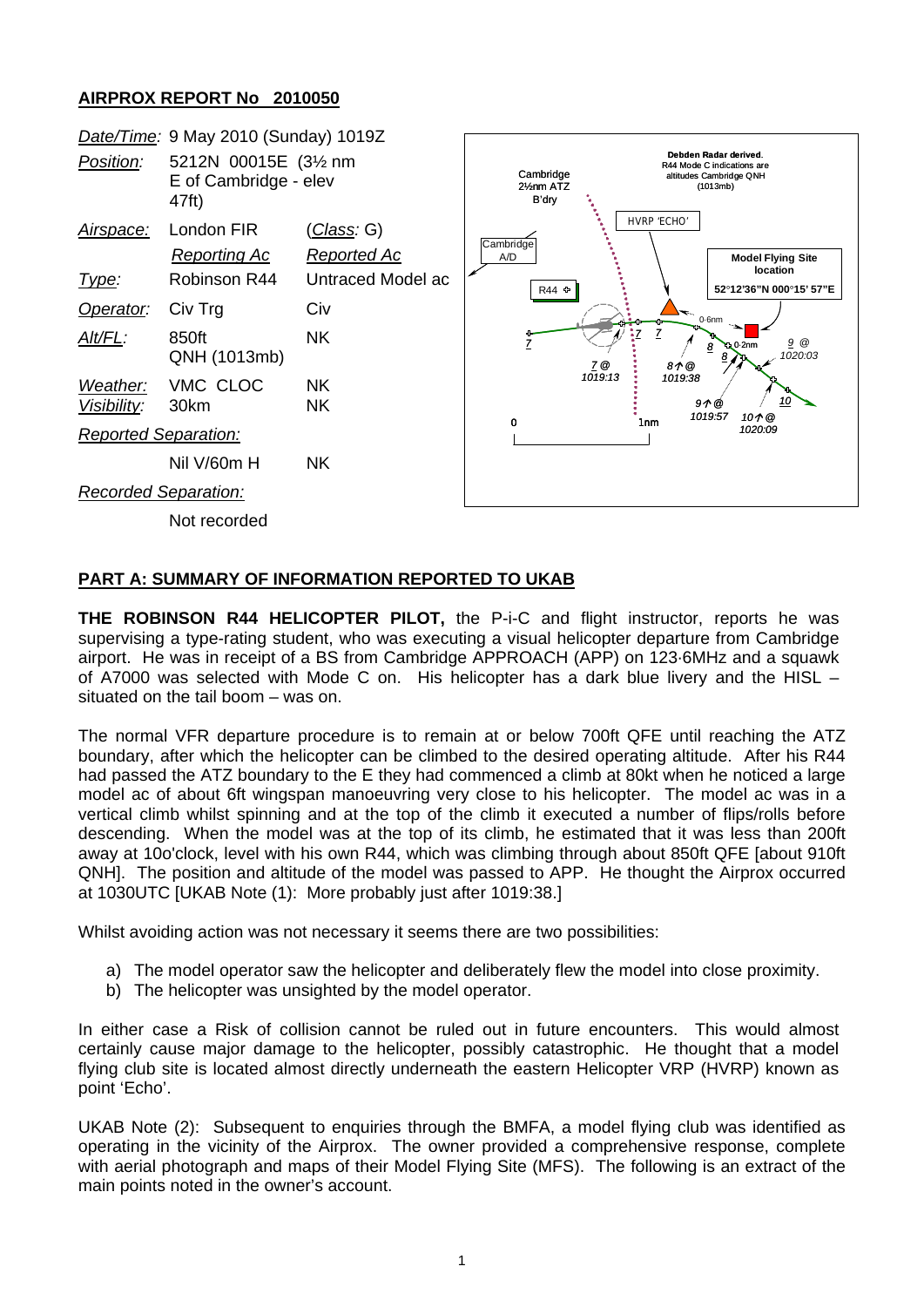**THE OWNER OF THE MODEL FLYING CLUB** reports that one model aeroplane pilot was present at the MFS at the reported Airprox time of 1030UTC [and when the Airprox occurred about 10min earlier], together with another person acting as a spotter for other ac. It is reported that no other ac, either military or civilian, was sighted whilst the model aeroplane was being flown at this time. Furthermore, no model 'runaways' occurred on this date. The R44 pilot reports the MFS as being located at HVRP 'Echo', which is not the case, the owner thought the MFS was 750m E of point 'Echo' [see UKAB Note (3)]. The position of the MFS, a grass mown area the size of a football pitch, is in the middle of a field at 52°12'36"N 000°15' 57"E - some 3·86 statute miles [3·3nm] E of Cambridge airport – and, he thought, 1·36 statute miles from the position of the Airprox originally reported by the R44 pilot – 2½nm E of Cambridge airport. Model ac flying only takes place around 250m E, W and N of the MFS.

The MFS has been established for 18 years; all club members are also members of the British Model Flying Association (BMFA) and comply with Club and BMFA rules. No free flight models are flown from this location and all models are under precise control at all times. They are 'always aware' of low ac in the vicinity and fly their models down to a low altitude or land them. No dangerous model flying is tolerated and safety is considered paramount within the club,

He concluded that another model ac, not that flown from this MFS, had been flying between the ATZ boundary and the VRP as none of the club members fly in this area. He vouched for the model ac pilot present at the MFS when the Airprox occurred as being a very responsible, safe and experienced model ac pilot, with a BMFA 'B' certificate.

Subsequent to this Airprox, he met with the Head of Training from the R44 pilot's company. A workable set of procedures (copy provided) was mutually agreed that were to be incorporated into the Company Flying Order Book and operations manuals.

UKAB Note (2): The UK AIP at EGSC AD 2.20 - LOCAL TRAFFIC REGULATIONS – para 5 Helicopter Operations states:

b. Helicopters are encouraged to join the circuit through one of three Helicopter Visual Reference Points (HVRP) north, east and south of the aerodrome. Request 'Join' one minute before HVRP and establish at 700 ft QFE.

HVRP E is noted as the plantation south of the A14 road at OS Grid TL 537 596 (52° 12' 46"N 000 15'E.

UKAB Note (3): The MFS is situated 0·8nm outside the ATZ boundary and HVRP Echo bears 290° (M) from the MFS at a range of 0·6nm – 1100m.

**ATSI** reports that the Airprox is reported to have occurred 2·5nm E of Cambridge Airport and just to the S of the designated HVRP Echo (OS Grid Ref: TL 537 596). HVRP Echo [the location of a tree plantation bisected by a country road] – is situated about 0·3nm to the E of the Cambridge ATZ boundary. This ATZ extends to a height of 2000ft above the aerodrome elevation of 47ft amsl and bounded by a circle 2½nm radius centred on the mid-point of RW05/23.

The Cambridge METAR for 1050Z was: 02010kt 330V060; >10km; BKN023 11/04 Q1013=.

The Robinson R44 helicopter departed VFR from Cambridge RW05 at 1017UTC on an easterly track, not above a height of 700ft QFE until crossing the boundary of the ATZ. At 1020:03 the R44 crew called Cambridge APP, *"Cambridge APPROACH* [R44 C/S] *request basic service",* and the controller responded, *"*[R44 C/S] *Cambridge APPROACH basic service Cambridge Q-N-H 1-0-1-3."* This was acknowledged correctly by the R44 crew, *"QNH 1-0-1-3 helicopter* [R44 C/S]*".*

At 1020:41 the R44 pilot reported, *"Helicopter* [R44 C/S] *just to let you know again we've got..models operating up to about 1000 feet right hand..Echo"*, which was acknowledged by APP.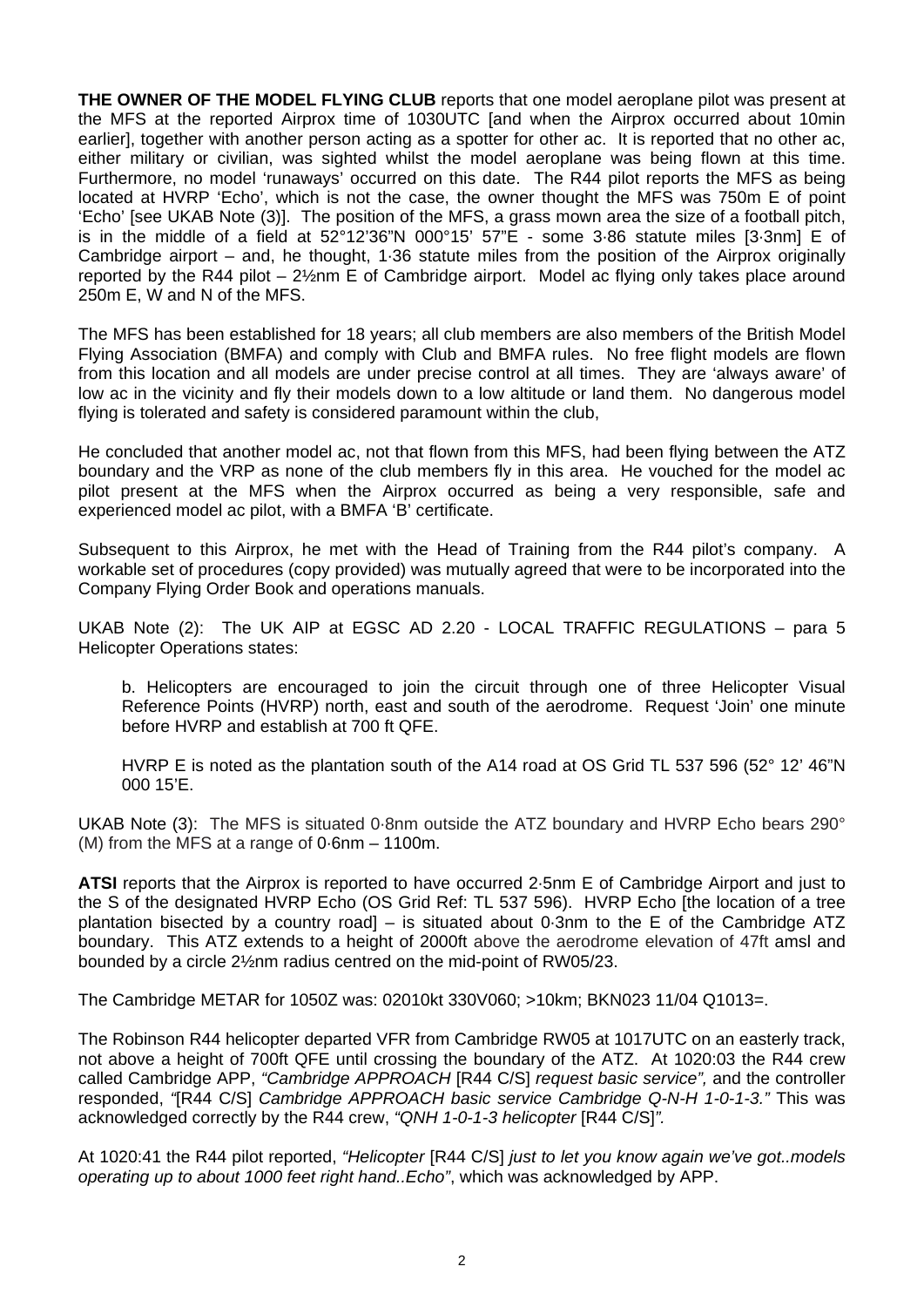Radar recordings show the helicopter departing the cct and leaving the ATZ to the E. No other radar returns are observed in the vicinity of the reported Airprox location. It is probable that the size of the model ac did not provide a sufficient reflective surface for an acceptable radar return.

Cambridge airport report that they were not aware of the MFS until the Airprox was reported. When questioned regarding the pilot's comment *"again we've got models",* Cambridge confirm that they had no prior knowledge of model ac operations from this site until the Airprox was reported and that they are now in the process of trying to establish a letter of agreement. Cambridge APP was providing the R44 with a BS, was not aware of the model ac activity and therefore unable to pass appropriate activity information.

MATS Pt1, Section 11, Page 4, Page 4, Para 3.1.1 states:

A Basic Service is an ATS provided for the purpose of giving advice and information useful for the safe and efficient conduct of flights. This may include weather information, changes of serviceability of facilities, conditions at aerodromes, general airspace activity information, and any other information likely to affect safety. The avoidance of other traffic is solely the pilot's responsibility.

UKAB Note (4): Analysis of the Debden Radar recording shows the R44 departing from Cambridge Airport to the E but the model is not shown at all. The Helicopter levels initially at 700ft Cambridge QNH (1013mb) and exits the ATZ boundary just after 1019:13, passing about 0·1nm – 185m - S abeam HVRP E before climbing to 800ft QNH and turning R onto a SE'ly course. Passing 0·2nm – 370m - SW abeam the MFS at the closest point, the R44 indicates a climb to 900ft at 1019:57. The helicopter was due S of the MFS when the R44 crew called Cambridge APP for a BS, the helicopter climbing further to an altitude of 1000ft as it cleared to the SE.

**THE BMFA** comments that the owner of the model-flying club remains adamant that there was no close conflict between a model aeroplane operated from his flying site and a full size helicopter on the day of the reported Airprox. Clearly from their location they are familiar with helicopters transiting nearby and it is difficult to see how a conclusion can be reached on this matter. The Club have already taken steps to improve communications with the operator of the R44 helicopter, so although they do not feel that the R44 pilot's report accurately reflects events on the day, they have taken the matter seriously. It would be unfortunate if this Airprox resulted in a negative impact on the club activities.

## **PART B: SUMMARY OF THE BOARD'S DISCUSSIONS**

Information available included reports from the pilot of the R44 and a model flying club, transcripts of the relevant RT frequencies, radar video recordings, a report from the appropriate ATC authority and comment from the BMFA.

In the Board's experience the investigation of Airprox that involve model ac is invariably complicated. It is often difficult to establish the location where the model was flown from and thus the identity of the model pilot, or obtain an account from the individual about what had occurred. Moreover, without the foregoing, determination of the actual size of the model involved was impossible. The vastly differing size of model ac therefore makes accurate judgement of their range – and hence the minimum separation and associated Risk - without prior knowledge of their actual size doubly difficult even to the experienced eye. The Board did not doubt the veracity of the R44 pilot's account but acknowledged that estimation of the actual separation that pertained was problematic and could not be verified independently from radar data.

The owner of the Model Flying Club that operates from the MFS situated 0·6nm to the SW of the HVRP refutes that the model ac seen by the reporting R44 helicopter pilot had flown from his club site or was operated by one of the club members. Nonetheless, analysis of the radar recording had shown the track of the R44 had passed some 370m SW the MFS at the closest point, just as the R44